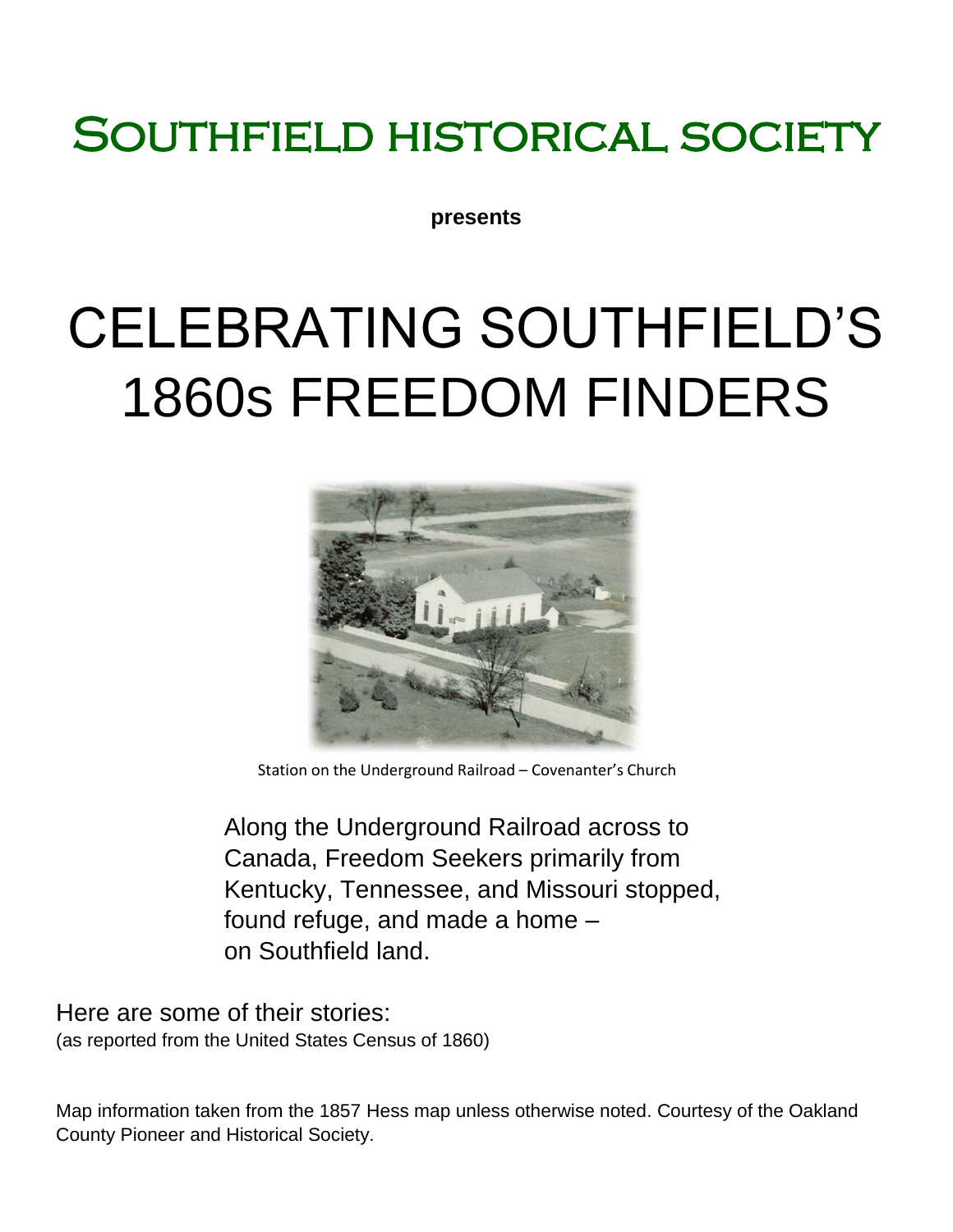### **GEORGE TAYLOR (1823 – 1901)**  and wife **Eliza Ann (1827 - 1902)**

George was born in Kentucky in October 1823. In 1860 he was living and working as a laborer on the farm of J.P. Stewart (son of David Stewart,



founder of the Covenanter's Church). The Stewart property was worth \$3000 located in section 11 of Southfield Township.

In 1870 the census shows that George had married, and he and his wife, Eliza Ann, had started their family: John (1860-?), Sarah (1863-?), and later Clara, born in 1877. By 1880 the Taylors were able to acquire 8 acres in Southfield Township, Section 11 on the north side of 12 Mile Road. They built a home about

midway between Evergreen and Southfield Roads. The Taylors owned

property in 1880 worth \$1070 and livestock worth \$121, including one horse. The value produced by the farm for the year 1879 was estimated to be \$500.

George and Eliza continued to occupy their farm until their deaths in 1901 and 1902 respectively. They are both buried in Greenwood Cemetery in Birmingham, Michigan.

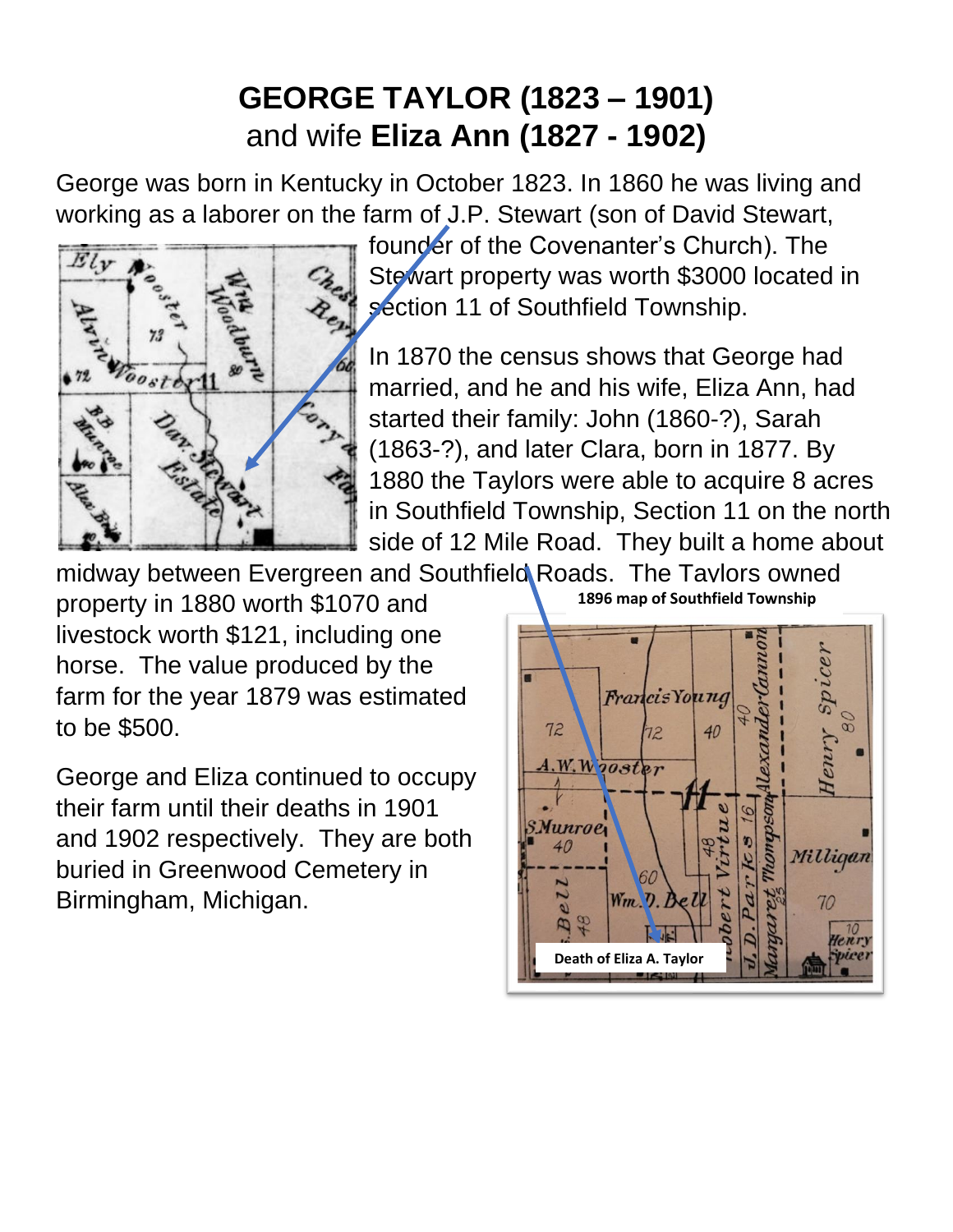**WILLIAM BROX (1830 - ?)** Born in Kentucky, William moved to Southfield Township with his 1-year-old son, James. They lived in the home of a local farmer, named Cornelius Brox, most likely Brooks. The property



was split between section 16 and 17 and is on what is now the southeast and southwest corners of Telegraph and Twelve Mile Roads.

### **CHARLES DAVIS (1830 - ?)** and his mulatto wife **Mary Davis**

**(1832 - ?)** were born in Pennsylvania. They were probably living in rented quarters in 1860, near Ten and a Half Mile Road [Civic Center Drive] and Berg Road. No occupation is recorded in the census.

#### **JOHN FLEMING (1844 - ?)** In 1860 Fleming, a mulatto born in

Missouri, was living in the home of Mathew Erwin, a farmer who owned two large properties in sections 22 and 23. The property in section 22 is midway between Evergreen and Lahser, north of Ten and a Half Mile Road [Civic Center Drive]. The 80 acre property in section 23 is east of Evergreen where the Mary Thompson Farm is now located.

rath Parks 2. Mathew Erwin 80  $J_a$  s lelland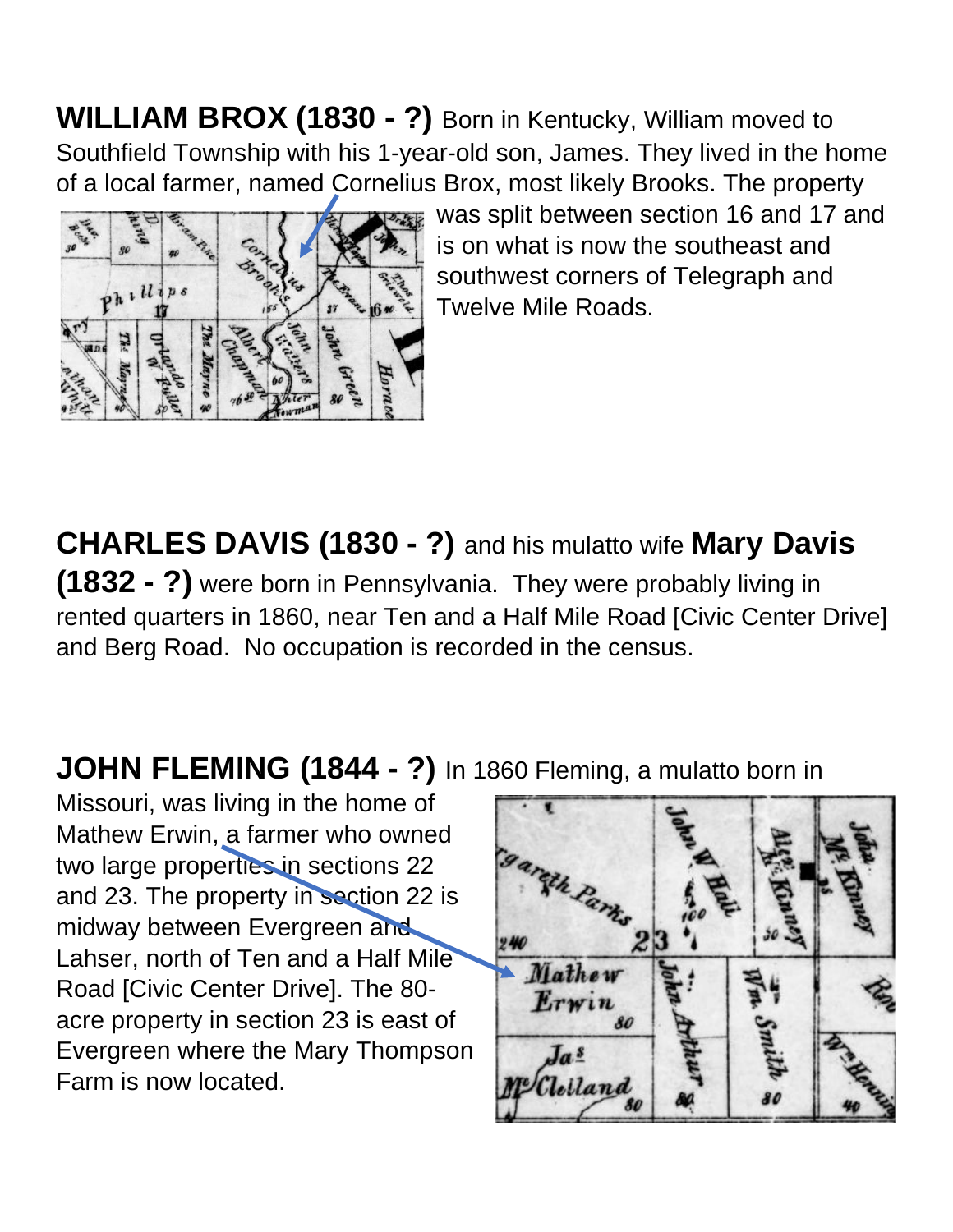**JOHN FOUCH (1837 - ?)** A literate mulatto born in Kentucky, John

Fouch lived in the household of M. J. Logan, a widow who owned real estate valued at \$1600. Her property was in section 10, located on the northeast corner of Lahser and Twelve Mile Roads. Although no occupation is listed, Fouch was most likely employed as an agricultural laborer.



**WORDEN McGLACHLIN (1823 - ?)** A mulatto born in Canada, in 1860 Worden resided in the home of Robert McGlachlin, most likely



McLaughlin, an Irish farmer with real estate holdings valued at \$6000. In 1857 Robert owned the southeast quarter section of section 22. This property is located south and west of Evergreen Road between Ten and a Half Mile [Civic Center Drive] and Ten

Mile Roads. This property in section 22 is across Evergreen Road from the Erwin farm in section 23 and south of the Erwin property in section 22.

**GEORGE PARMER (1830 - ?),** and his wife Hannah (1832 - ?) were born in Virginia. Their son John (1858-?) was born after the couple arrived in Michigan. They live down the road from Charles and Mary Davis, near Ten and a Half Mile [Civic Center Drive] and Berg Roads. No occupation for George or Hannah is recorded by the enumerator.